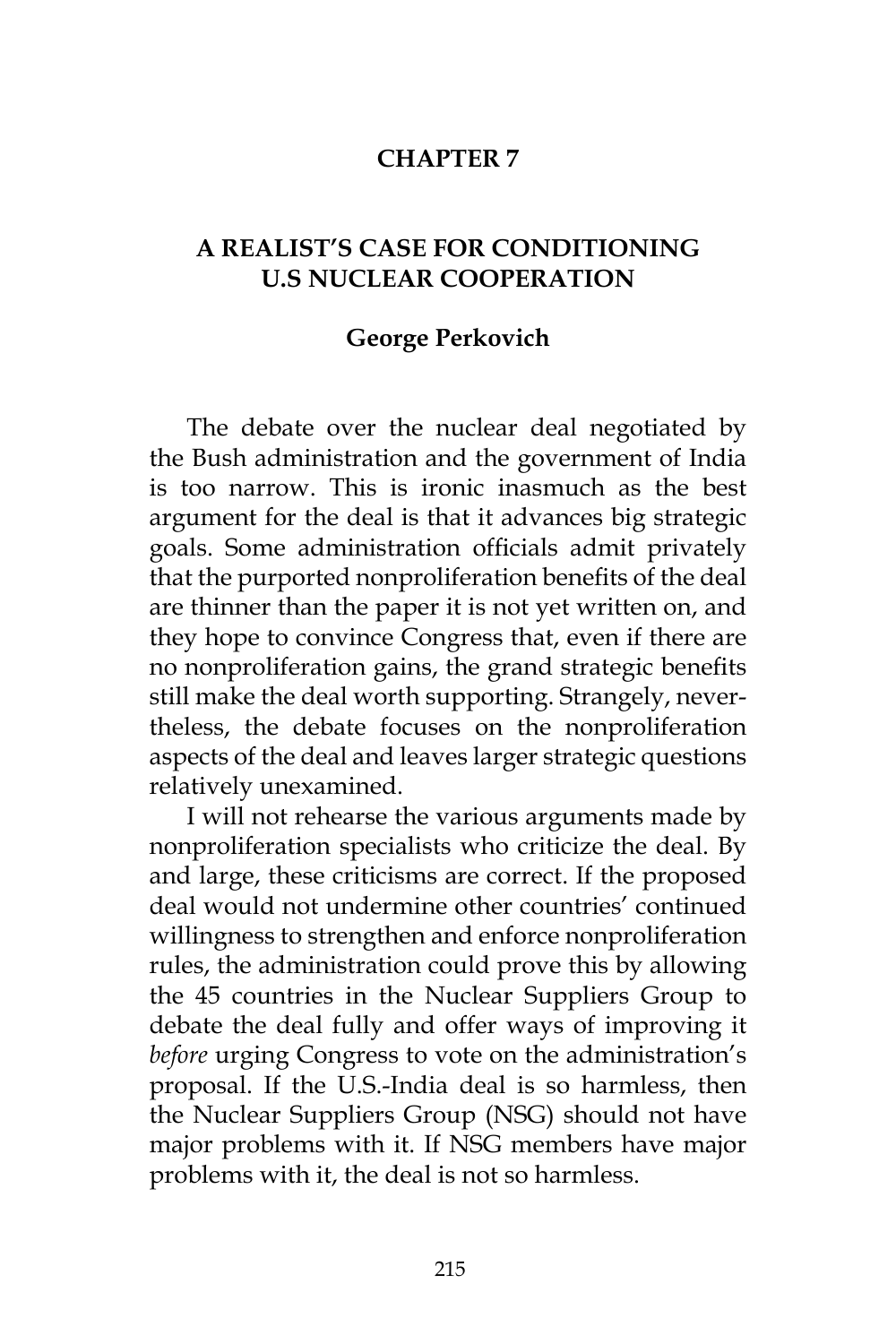To put it another way, proponents of the deal say it will achieve nonproliferation benefits or, at least, will not cause a weakening of the rules and enforcement of the nonproliferation regime. Rather than accept this claim on faith, is it not prudent to test it in the marketplace of states that are vital to the regime's maintenance and enforcement, the NSG? What sound argument can be made to proceed without such a test? Concern that the NSG could adopt new rules ahead of U.S. congressional action and thereby give French, Russian, or other actors a commercial advantage, overlooks the fact that the NSG acts by consensus, and the United States can block proposed changes that disadvantage it, or delay the proposed changes until U.S. legislation can be adapted to conform with them.

Instead of dealing seriously with concerns raised by nonproliferation specialists within and outside the U.S. Government—and many other countries the President's key advisors tend to dismiss them as pedantic and small-minded. Nonproliferation details are seen as getting in the way of grand historical change, or of a long-delayed honeymoon in relations between the United States and India.

Rather than argue that the nonproliferationists are right (or wrong), I want to question whether the story being created by the grand history makers is such a good one after all. I believe that the authors—current and former advisors to Secretary of State Condoleezza Rice and President George W. Bush—are careless in their assumptions about the virtues of nuclear power in both its forms, civilian and military.

In Realist terms, champions of the deal are inflating the value of nuclear weapons at a time when U.S. interests are best served by deflating it. By doing nothing to constrain India's capacity and will to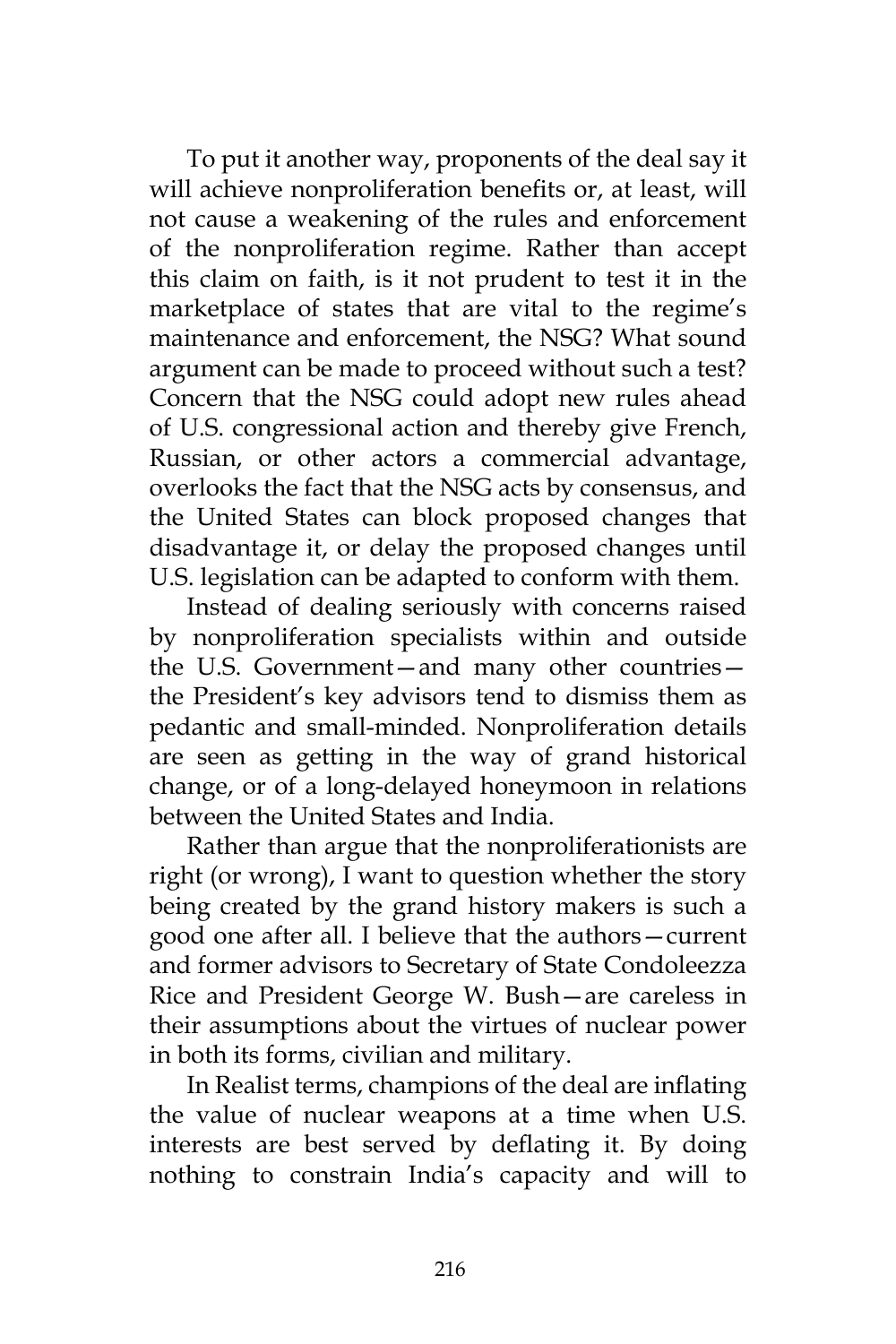expand its nuclear arsenal and by hinting that a more robust Indian arsenal can help balance China's power, the United States sends an inflationary signal to the global marketplace. Indeed, the signal is stronger to the degree that Washington is rewarding India by removing all long-standing policies that penalize states acquiring nuclear weapons. These penalties were meant precisely to devalue this currency. A strong case can be made that rules need to be changed to bring India (and Pakistan and Israel) into the broad nonproliferation regime, recognizing that these states possess nuclear weapons and have not violated the Non-Proliferation Treaty (NPT). But changing the rules is not the same as abolishing them. Hasty, wholesale abandonment of rules that distinguish between the benefits that nonnuclear weapon states under the NPT enjoy, and those that nuclear India (Pakistan and Israel) might gain, devalues the restraint that countries such as Argentina, Brazil, Germany, Japan, South Africa, South Korea, Sweden, and others have exercised in forsaking nuclear weapons. More graduated benefits should have been considered.

As a consequence of the intervention in the Indian nuclear currency market, many Iranians speculate that, in short order, the United States will subordinate nonproliferation objectives vis-à-vis Iran, as it has with India. American officials (and analysts like me) can list correctly the vital differences between Iran and India, and insist that what is being done for India would not be done for Iran or any other non-nuclear weapons state under the NPT. Still, Iranians and many other observers calculate that Iran is greater civilizationally than Pakistan and on par with India. Iran has greater energy resources than both and occupies a vital geostrategic position. Therefore, some Iranians assume, the Indian model can be adapted to their country.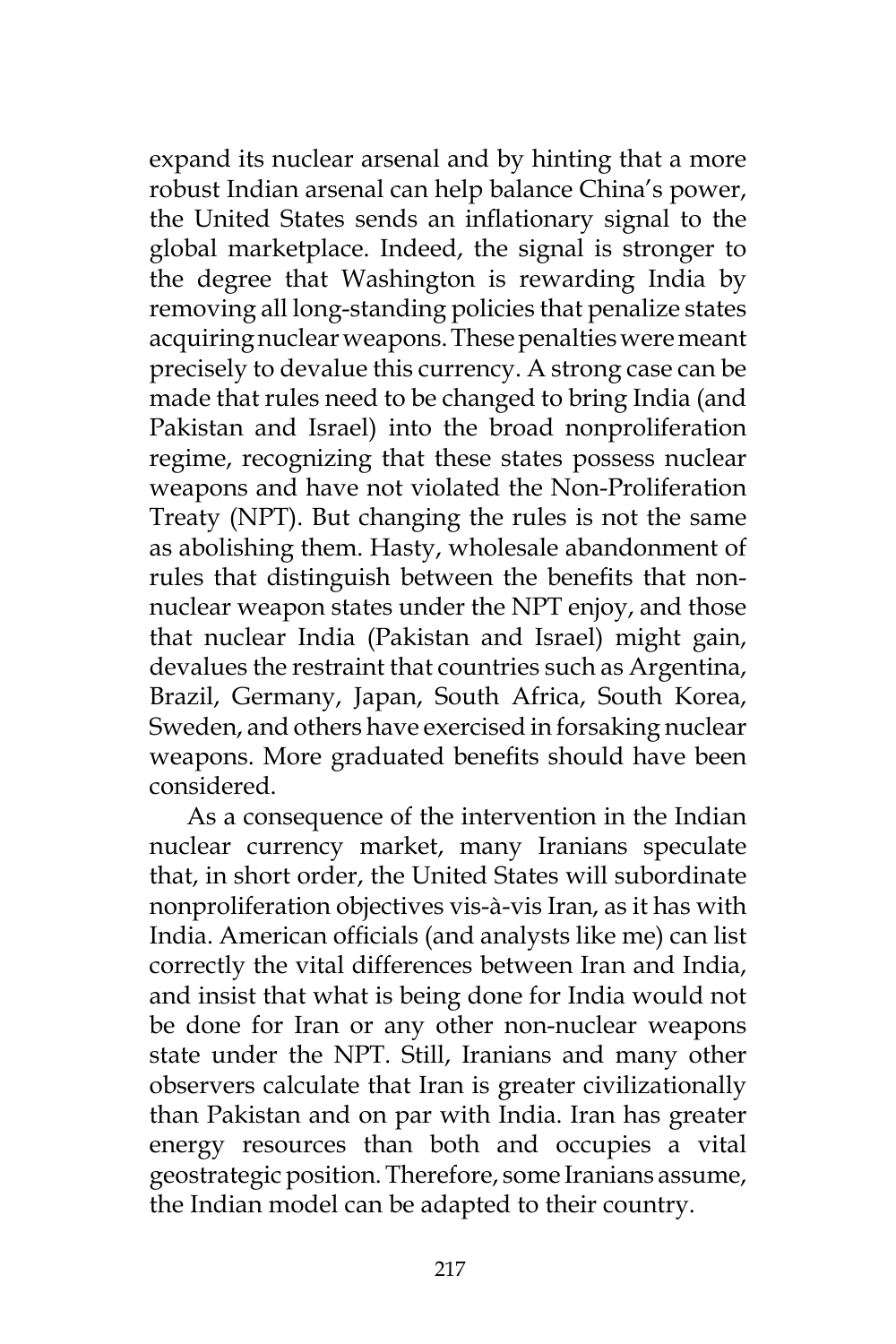We should imagine that if Iran succeeds, Turks and Egyptians, and perhaps South Koreans and Japanese, may revise their own calculations. To the extent that these countries are friendly toward the United States, they will believe, with some reason, that Realist interests in America ultimately would accommodate their acquisition of nuclear weapons.

This currency intervention, as it were, contravenes Realist interests whether one favors an international model with the United States as an unrivaled, unipolar power, or a model with the United States as a liberal institution-builder. Either way, the United States is best served by diminishing the attractiveness of nuclear weapons both as military instruments and as symbols of power. In military terms, the spread of nuclear weapons to additional actors—states or terrorists reduces the freedom with which the United States can project its military power or exercise its will in crises. Nuclear weapons can be equalizers; the United States is likely to be the equalizee, as former chairman of the House Armed Services Committee Les Aspin once put it.

Certainly the United States will try to deprive Iran and other hostile countries from acquiring this technology precisely to prevent limitations on American power projection. Yet Washington's capacity to rally the international coalition necessary to achieve this objective is vitiated by the specific strategy and tactics it is employing against Iran and the broader climate created by the India deal.

To the extent that states capable of producing nuclear weapons conclude from the India deal that they can begin to develop hedging capabilities, and bet that the United States or others gradually will accommodate them as it is accommodating India,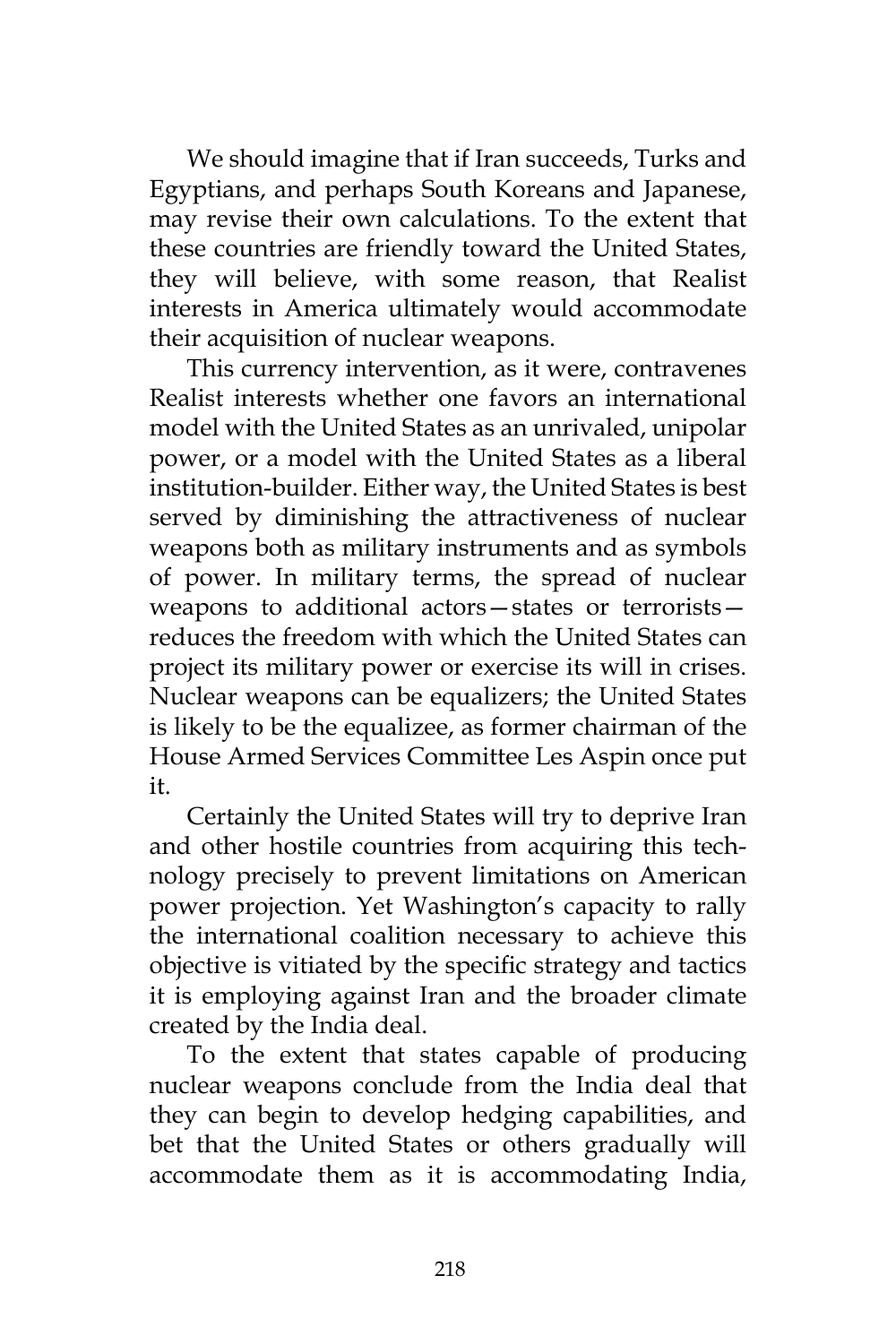it is prudent to anticipate that Japan, South Korea, Indonesia, and perhaps Turkey and Egypt might move to achieve nascent fissile material production facilities. Other factors more immediate than the U.S.-India deal would be more important in driving such decisions, particularly the future of the North Korean and Iranian nuclear programs. Still, the accommodation being offered to India will increase, rather than decrease, the probabilities of such hedging by governments that know the United States will not see them as enemies.

If states in Northeast, Southeast, and Southwest Asia move to acquire overt or recessed nuclear weapons capabilities, the United States, as the world's greatest power, will face an overwhelming challenge. As Henry Kissinger recently wrote,

The management of a nuclear-armed world would be infinitely more complex than maintaining the deterrent balance of two Cold War superpowers. The various nuclear countries would not only have to maintain deterrent balances with their own adversaries, a process that would not necessarily follow the principles and practices that have evolved over decades among the existing nuclear states. They would have the ability and incentives to declare themselves as interested parties in general confrontations.1

It is reasonable to assume that the United States would have interests in all such confrontations, and therefore would face greater nuclear risks and challenges than any it has known thus far.

Beyond increasing the potential of more difficult balance-of-power challenges, the proposed deal undermines international institutions and rules that are vital to a cooperative security model, and is not useful to a model with the United States as the unipolar power. A unipolar power needs rules to help identify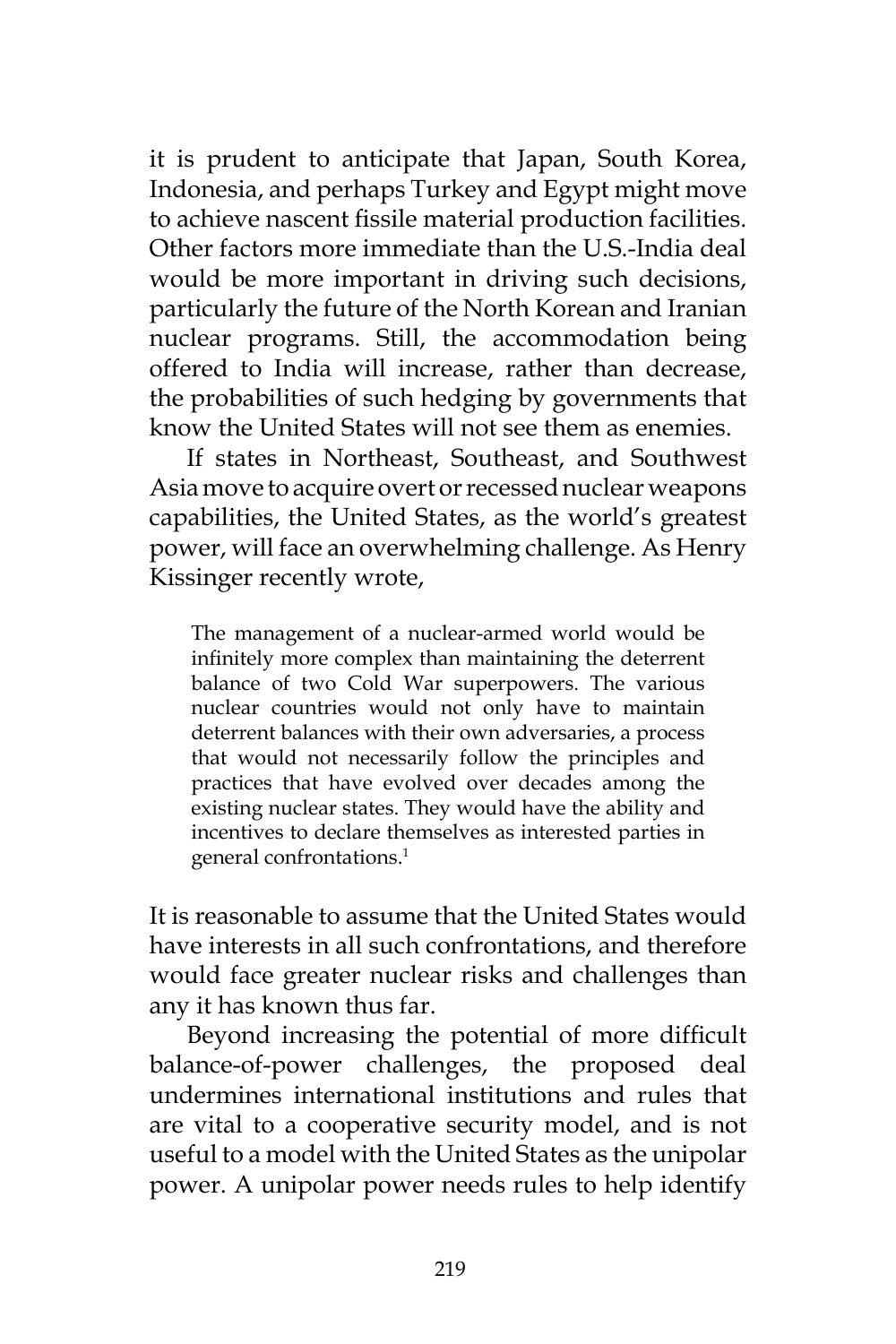the bad guys and rally support for its efforts to corral them. Indeed, even a unipolar power in today's world cannot solve alone most of the problems that really threaten it, so it needs to strengthen good rules and convince other actors to buy into them.

The NSG was created by the United States in the aftermath of the first Indian nuclear test in 1974, and each episode of its strengthening has been driven by the United States. Now the United States, perhaps with congressional blessing, is preparing to act as if the NSG is insignificant. It is difficult to see how this approach would strengthen the NSG or even be neutral.

And if the United States unilaterally removes all rules limiting nuclear cooperation with India before the International Atomic Energy Agency (IAEA) and India have established the terms of safeguards that India is willing to adopt, the United States would be undermining the IAEA. The IAEA is far from perfect. It needs improvements, many of which require action by the states comprising its board of governors. But it has in recent years taken steps to enhance significantly its capacity to detect efforts by states to hedge on their nonproliferation commitments. As my colleague, former deputy director of the IAEA Pierre Goldschmidt, explains, since 1998 the Agency has used improved detection technologies and new analytical approaches to strengthen the likelihood of gaining warning that a state's nuclear activities are not exclusively peaceful. The Agency's limitations pale in comparison to the lack of political will by China and Russia, as vetowielding members of the United Nations (UN) Security Council, to act decisively to enforce compliance with rules. Nothing in the U.S. approach to the nuclear deal with India increases respect for the IAEA or the willingness of China and Russia to take more seriously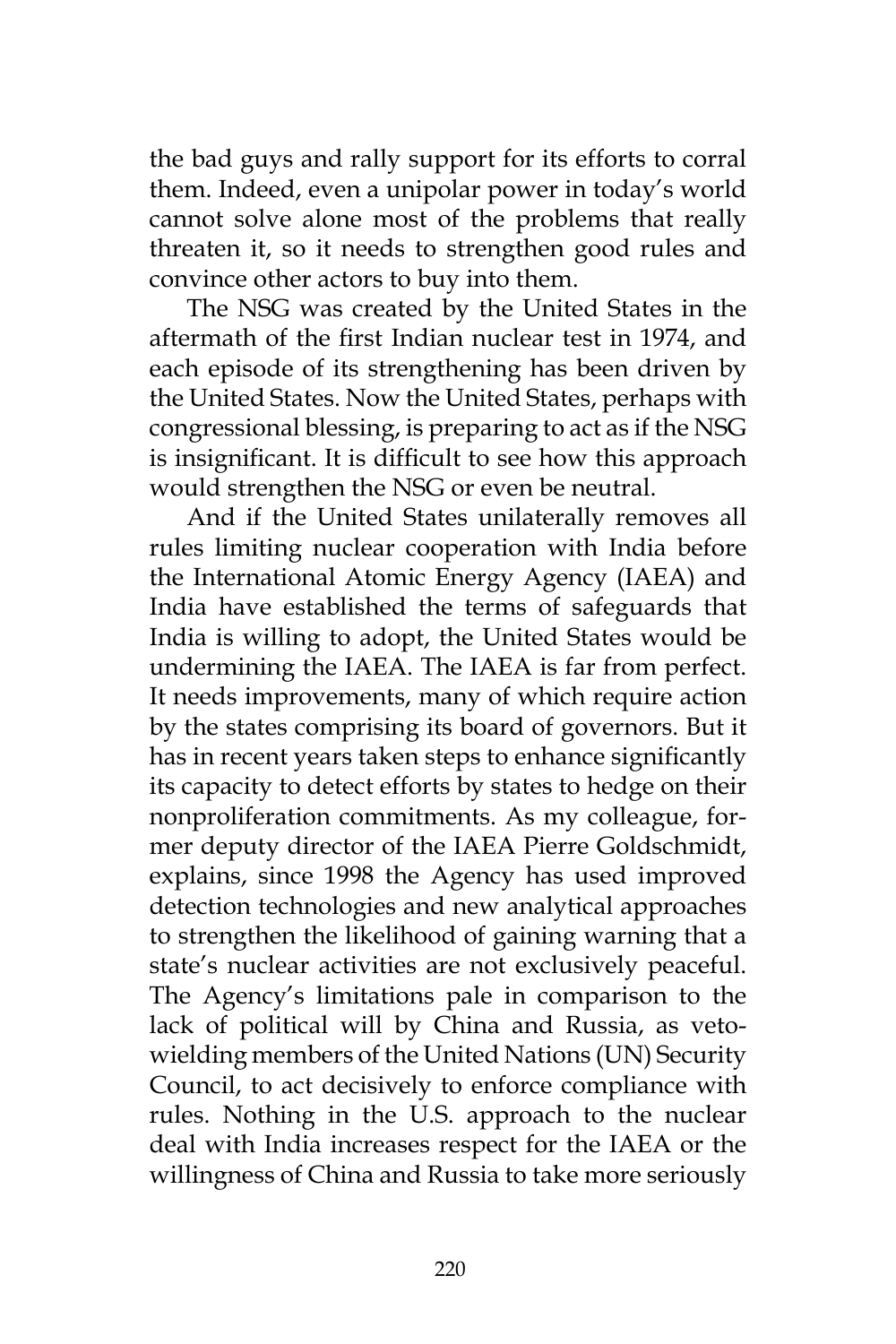their responsibility to enforce compliance with nuclear nonproliferation rules. Rather than treating the IAEA as an afterthought and thereby weakening its salience, the United States should signal that it will not open nuclear commerce with India without knowing whether India will agree to safeguards that the IAEA deems sufficient.

Without explosive testing, it is difficult for a state newly acquiring nuclear weapons to be confident that it actually has a weapon that will work. Explosive testing also greatly improves a state's capacity to impress its own population (for political gain) and its neighbors (for power and deterrent purposes). These are major reasons why the Comprehensive Test Ban Treaty for decades has been a top nonproliferation objective. The United States has weakened the no-test constraint and its own legitimacy, by refusing to ratify the treaty, even as it has maintained since 1992 a moratorium on nuclear testing. Recognizing the importance of preventing the ripple effects that nuclear testing by any country would cause, the United States and India, in the July 2005 announcement of the proposed nuclear deal, emphasized that India would maintain its own moratorium. Yet, in subsequent negotiations and statements, the impression has grown that, in the event of renewed testing by India, the United States would seek to help India maintain supplies of fuel and other technology necessary to maintain nuclear reactors to be built as a result of the international cooperation opened because of the deal. This signal, too, alarms countries that are vital to strengthening and enforcing the nonproliferation regime.

Narrowing in on India, are the Realist implications of the proposed deal as positive as the deal's champions assert? Realism, like all statecraft, aims to increase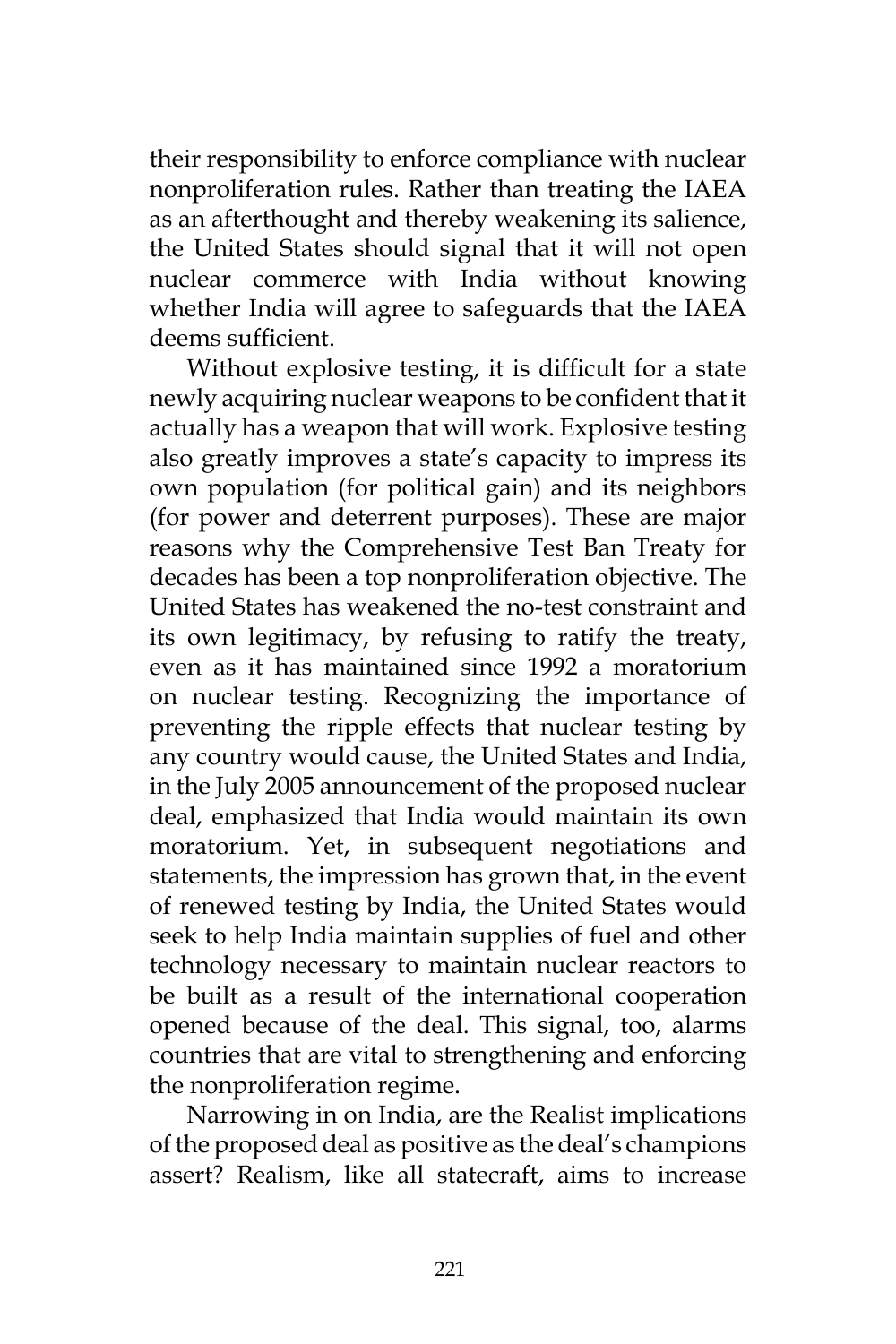one's power so that one can affect others more than they affect oneself. But power has many components. The Soviet Union was a superpower militarily, but it collapsed because it lacked the economic productivity and innovation required to meet the needs of its people and compete in an international system. It threatened many of its neighbors and disposed them to balance against its power and compete in an enervating arms race. It lacked the political harmony and justice necessary to mobilize its human resources.

India is a stunningly diverse democracy of one billion people, hundreds of millions of whom are extremely poor. It is afflicted by secession movements, lawlessness in some places, a violent rivalry with Pakistan, unsettled borders with Pakistan and China, inadequate infrastructure, and other challenges. How is the need for more fissile materials for nuclear weapons among the top 10 Indian requirements to be prosperous, strong, stable global power? What is the scenario for military conflict with China? What circumstances today, or in the foreseeable future, would make it imperative for India to need more nuclear weapons to preserve peace with China, and what strategies should be pursued now to redress such circumstances? Are there alternatives, or greater priorities, than building more nuclear weapons?

To the extent that American officials and supporters of the proposed deal address this question, they seek to have it both ways. On one hand, they argue that India will not use international nuclear cooperation to build a significantly larger nuclear arsenal. On the other, they argue that India will not accept limitations on a potential build up of its fissile material stockpile for weapons, and the United States should not press India on this.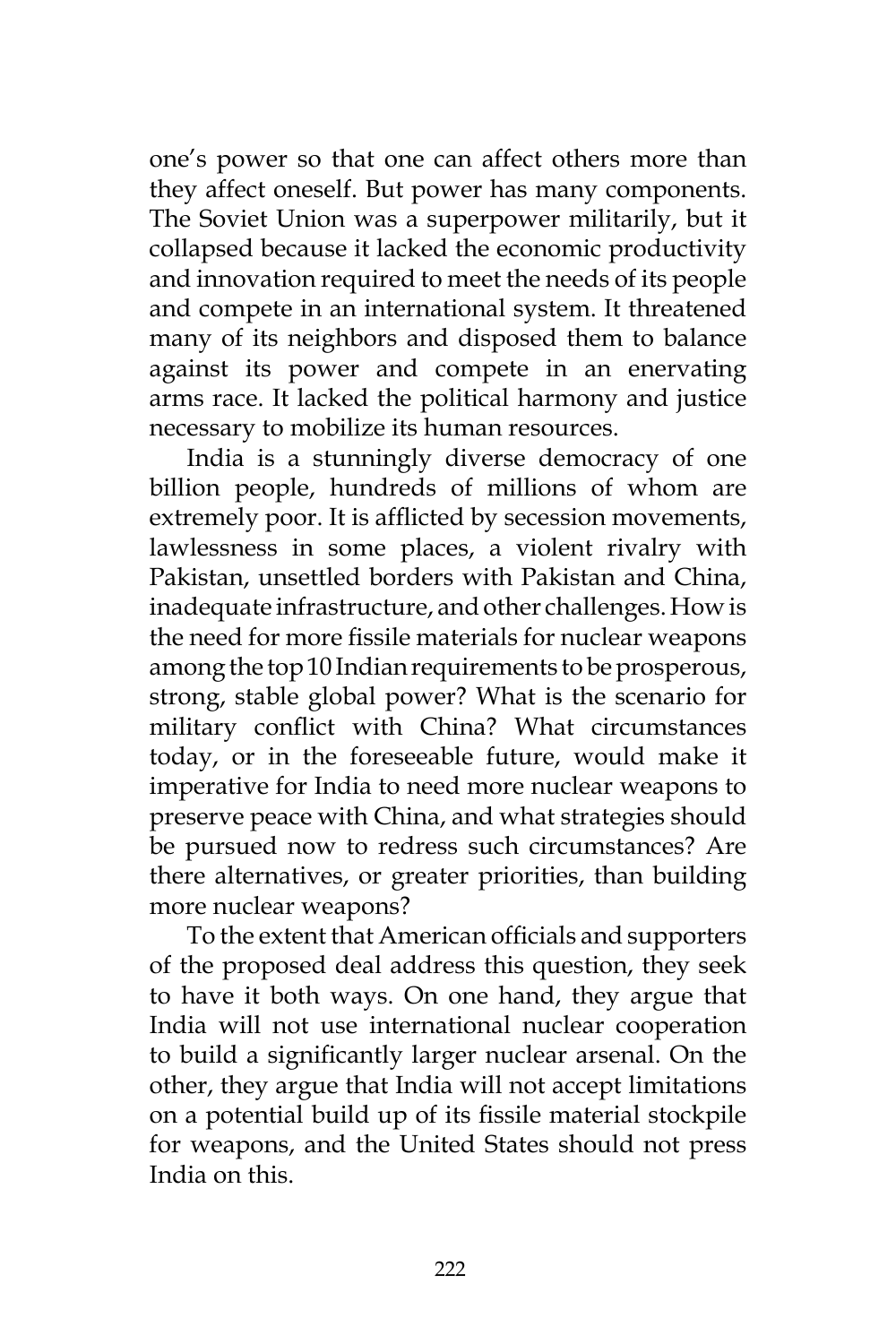India's history, and the perspectives and priorities of its current leadership, indicate that the country recognizes the extremely limited utility of nuclear weapons and will eschew a major build-up. Given this perspective, why not devote more creative diplomatic energy to exploring with India, China, and Pakistan how to limit the potential for further nuclear weapons building?

Turning to the nuclear industry for civilian purposes, in small-"c"-conservative terms, proponents of the nuclear deal fail to appreciate that the scale of nuclear electricity generation in the world today derives from cultural, institutional, political, and economic patterns that cannot be changed radically without dangerous consequences.

Engineers sit at computer monitors and design miraculous new reactors and spent-fuel reprocessing and waste management techniques and pronounce that the world can and therefore must build thousands of new power reactors to save the planet, but people who walk around in places like Nevada or New York (to pick "N" states) or India or Iran or Indonesia (to pick three "I" countries) know a core conservative truth: that the people who must manage and live with this technology are not ready to do so with the enthusiasm and care necessary to turn engineers' dreams into realworld realities.

Markets are imperfect. They often do not internalize real social costs and therefore send erroneous signals. They often are distorted by subsidies and other forms of manipulation. But even imperfect markets indicate whether societies are politically, economically, and culturally "ready" to adopt major new technologies on a massive scale. This is one reason why markets reflect conservative wisdom: Markets may be more rooted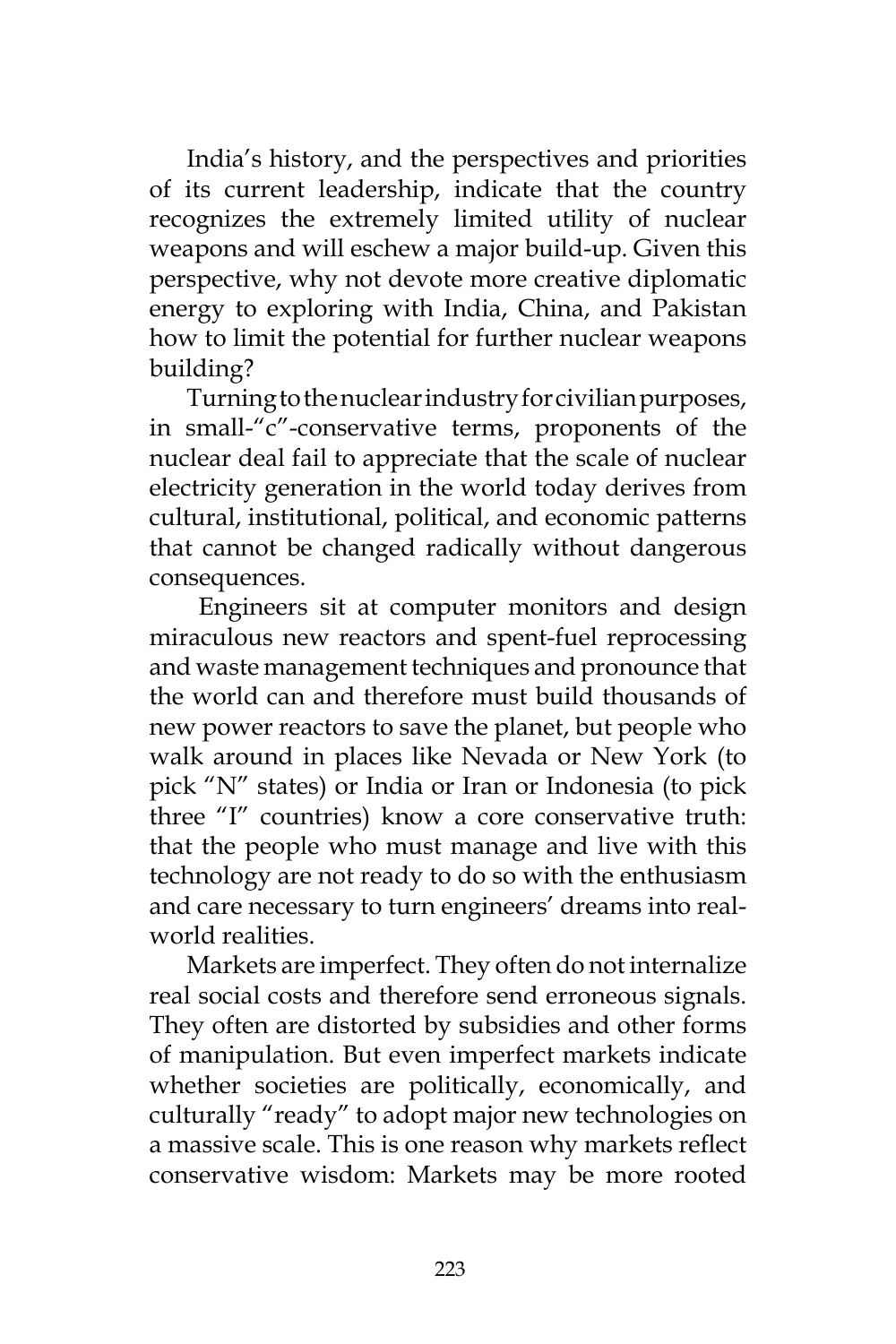in the social reality of a place at any given time than centralized planning and investment are. The nuclear industry has never done well in market-dominated societies; it has done best in France, the Soviet Union, Japan, South Korea, and now perhaps China and India.

The nuclear project in India always has been dominated by a nuclear establishment that has formed a state within the state. This establishment has failed to deliver on its promises and now reluctantly seeks a bailout through the proposed U.S.-India deal. Prime Minister Singh, an enlightened economist, may hope that opening the Indian sector to international participation will engender some competitive discipline, but a market is hardly envisioned. The Indian state will be required to invest major subsidies, and the hope is that Russian, French, and perhaps American suppliers will do the same. This may turn out to be enlightened insofar as more market-oriented energy supplies, particularly fossil fuels, fail to internalize the social costs of climate change and health effects of coal emissions.

Yet conservative suspicion is warranted. We should ask whether societies are prepared to make the investment and site-choosing decisions necessary to add thousands of new nuclear power plants and the waste management technologies that would be required to reverse the growth of carbon dioxide emissions. We should ask whether other strategies can achieve more realistically and cheaply the desired public good.

These conservative Realist considerations suggest that if other alternatives to the proposed U.S.-India nuclear deal are not explored, there is a risk that Asia will experience a dangerous and costly buildup of nuclear arsenals—a nuclear bubble much more dangerous than housing or stock-market bubbles.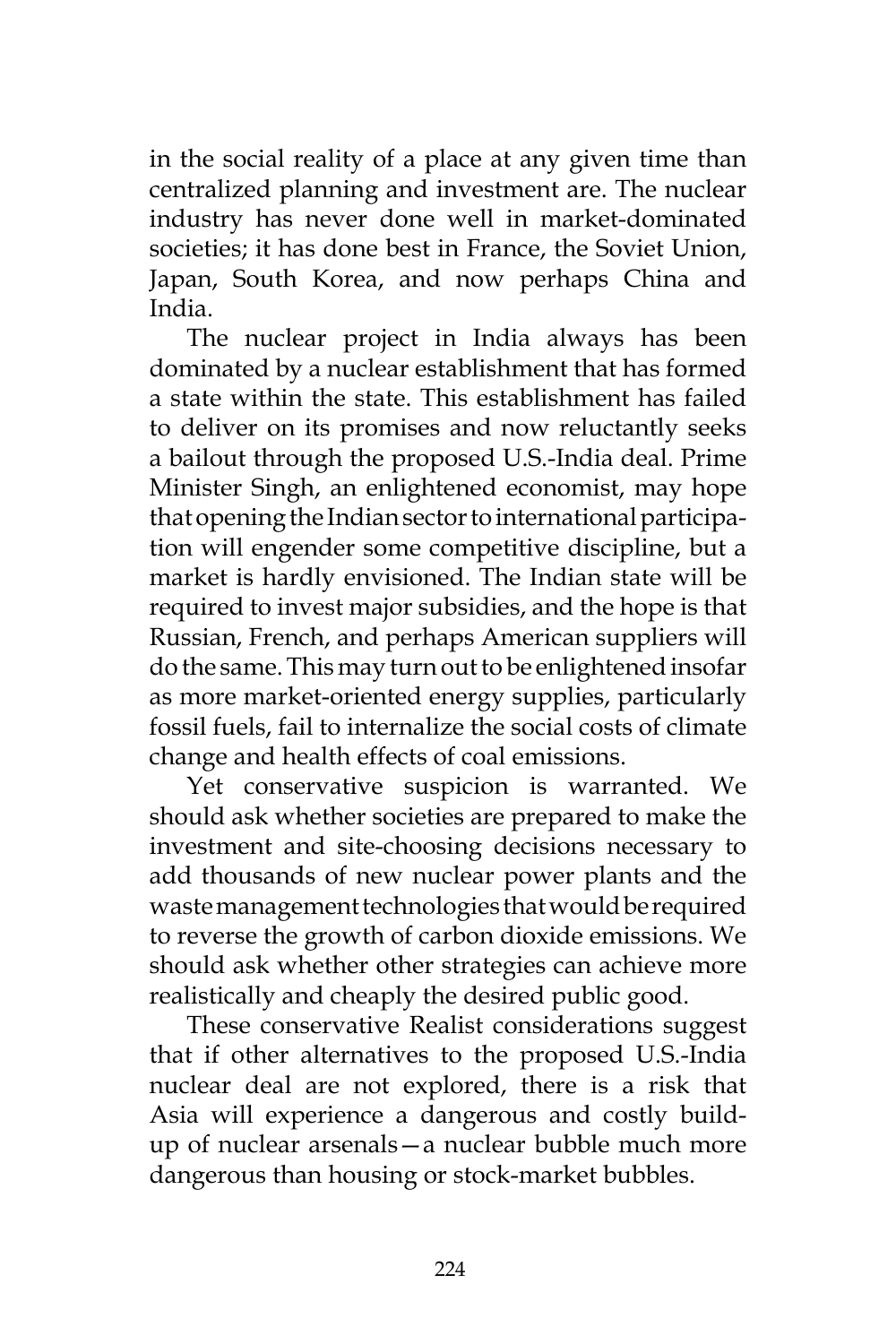These considerations suggest the following: Why hasn't the United States vigorously and thoroughly pursued means to limit further fissile material production for nuclear weapons in southern Asia, including China? If China were to forego a major increase in its nuclear arsenal, then India would not feel the need to produce more plutonium or highly enriched uranium for bombs. Pakistan would likely follow along with such constraints if China and India were to do so, with U.S. encouragement. India could then put almost all of its nuclear facilities under safeguards, which would buttress, rather than erode, the global nonproliferation regime. International partners could sell India nuclear fuel without thereby augmenting India's nuclear weapons arsenal.

Pursuing this objective would earn the U.S. global credibility it badly needs to lead the struggle against proliferation in Iran and elsewhere. If the President could announce to the world that, "As of today, no country is making additional nuclear weapons, none is adding to the global glut of weapons plutonium and highly-enriched uranium," it would be much easier to rally all countries to prevent Iran, North Korea, or other challengers from producing materials that could be used in nuclear weapons.

To make this objective a reality, China, India and Pakistan are key. (Israel most likely would go along, strengthening prospects of nonproliferation in the Middle East). But China will not cut short the expansion of its nuclear arsenal if the United States does not reassure Beijing. U.S. plans to develop the capability to preemptively destroy China's nuclear forces and command-and-control infrastructure intensify China's nuclear requirements. Faced with such a scenario, China will not limit the expansion and modernization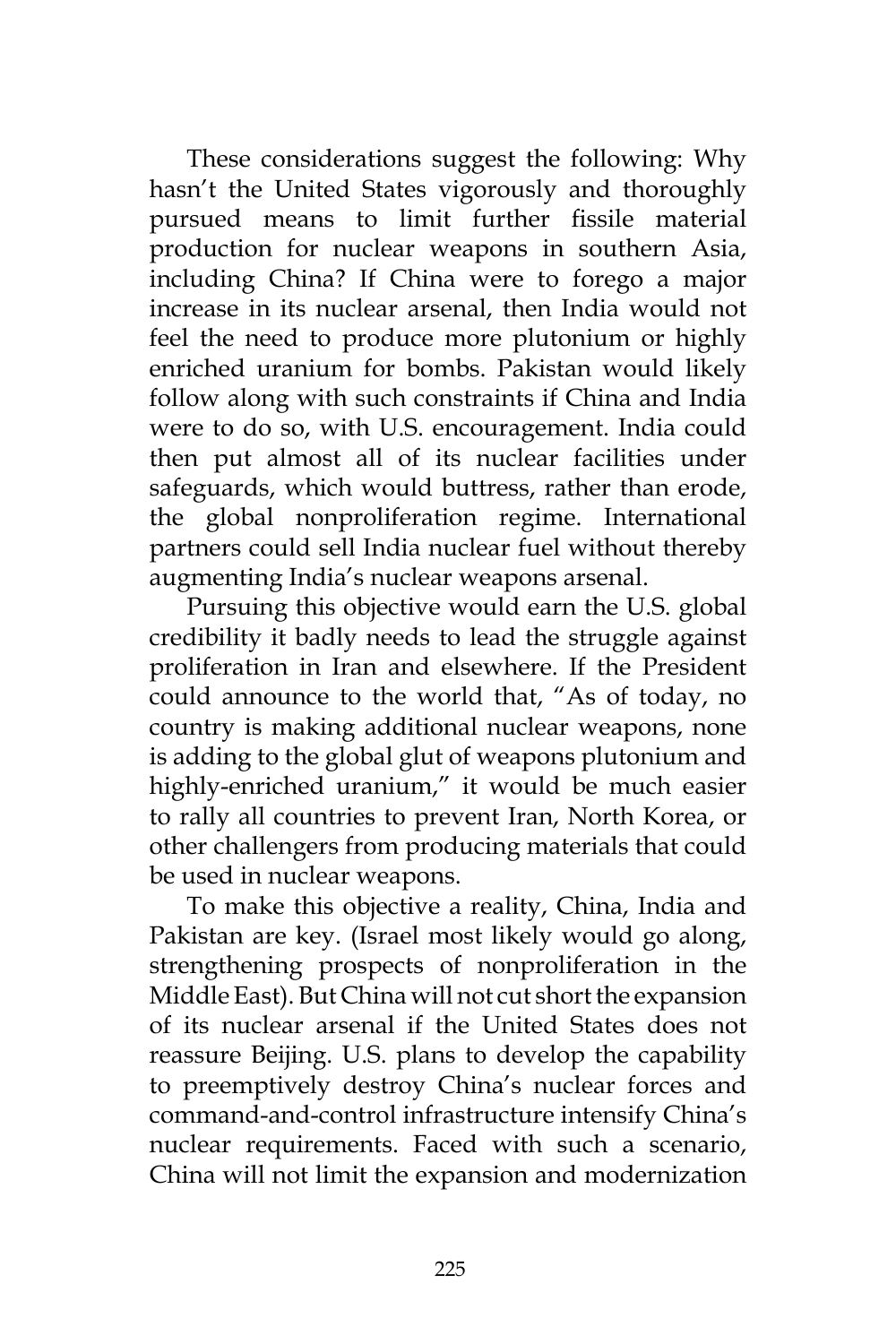of its nuclear arsenal, which means that India will not agree to limit its potential nuclear bomb production.

U.S. officials have never even tried to discuss with Beijing, New Delhi, and Islamabad whether a nuclear arms build-up can be avoided. Instead, they have endorsed a bilateral deal with India that pushes in the opposite direction, knowing that China will then seek to reciprocate by offering nuclear cooperation with Pakistan to keep up. Perhaps an Asian nuclear arms competition cannot be avoided, but Congress should not allow the United States to fuel one before the administration has tried. The administration should be required to report to Congress on the conditions under which China, Pakistan, and India would agree to join the United States, Russia, France, and the United Kingdom—nuclear weapons states that have already publicly undertaken moratoria on producing fissile materials for nuclear weapons.

To make such an assessment, the United States will have to talk with these countries about the issue. Because Congress would dismiss the interests of any country making far-fetched demands, each would have an incentive to take the issue of a global moratorium seriously. India might discount Chinese willingness to declare a moratorium, by saying that China would still retain a stockpile of fissile material that can be converted to new weapons. Pakistan might say the same of India. From this could emerge the first serious discussion of the pros and cons of three-way regional nuclear constraints. In any case, Congress and the world would gain a clearer picture of the potential consequences of the proposed nuclear deal with India.

In parallel with a U.S. exploration of this issue with China, India, and Pakistan, Pakistan itself might consider whether to declare a voluntary cessation of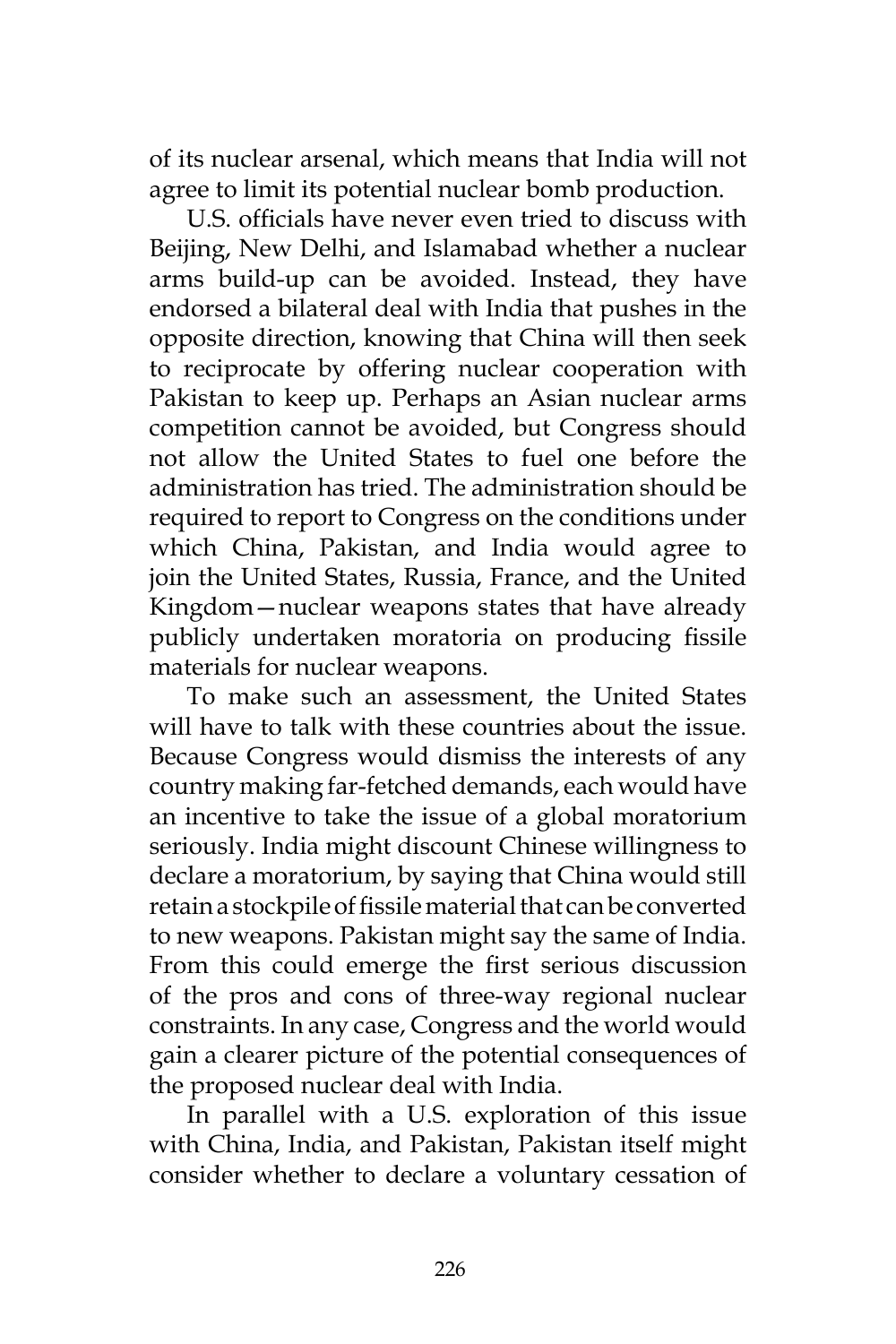fissile material production through the end of the year, and offer to extend it indefinitely if all countries with unsafeguarded fissile material production facilities join it. (Pakistan would not do so without the blessing of China.)

Beyond the fissile material issue, there are two important initiatives related to the NSG that should be considered. If we cannot wait for the NSG to deliberate and test the proposition that the deal as proposed will not cause other leading members of the international community to weaken their support of the rule-based nonproliferation regime, the United States at least should propose a process for strengthening international rules in light of the India deal. One example would be to work within the NSG to clarify the terms under which a "safety exemption" should be allowed for nuclear cooperation. Russia's recent use of such an exemption to provide fuel to the Tarapur reactor invites a further weakening, rather than a strengthening, of NSG rules.

Returning to the nuclear testing issue, the United States should reconsider its resistance to ratifying the Comprehensive Test Ban Treaty. If, as is likely, the necessary two-thirds majority cannot be mustered in the Senate to this end, the United States should clarify at a minimum that it will not abet an Indian decision to test by promoting work-around nuclear supply arrangements.

It is possible that the U.S.-India deal is too far advanced to improve it significantly. In that case, the United States has a greatly increased responsibility going forward to exert concentrated, sustained leadership to minimize the undesired effects of the deal. The natural temptation after completing the arduous process of passing the deal will be to move on to less demanding issues. This could gravely